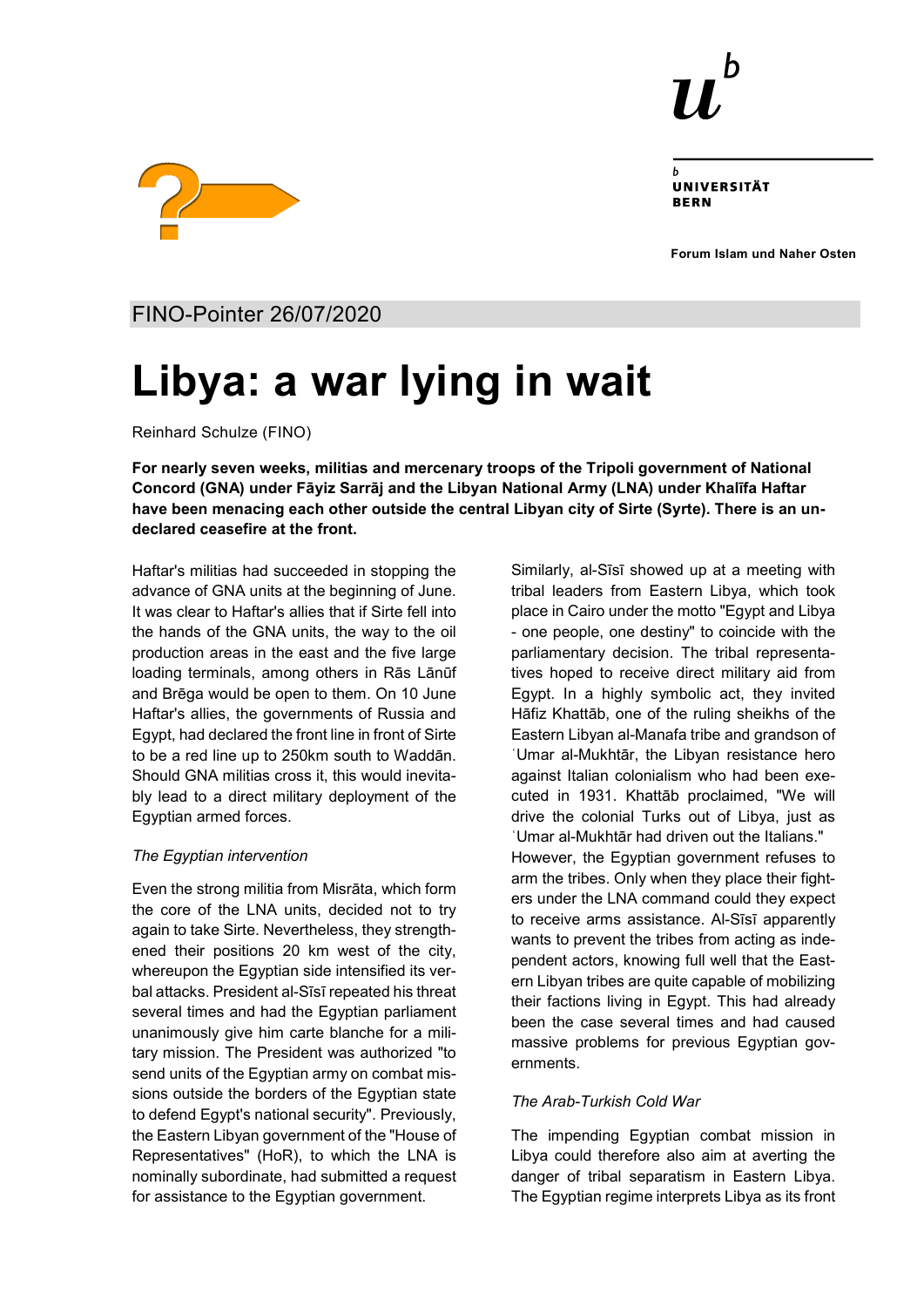

**UNIVERSITÄT BERN** 

yard, where it is important to prevent any sign of an Islamist or separatist mood spreading to Egypt in the germ. To this end, Egypt must find ways and means of breaking the alliance between the Tripoli government and Turkey.

The means of choice at the moment is to stir up anti-Turkish sentiment in the Arab world. The aim of Egypt's policy is to contain Turkey, whose regional policy is interpreted as neo-Ottoman colonialism and Turkish imperialism. This deepens the rift between Turkey and most Arab countries that has opened up since 2012/3. Rhetorically, both camps are already in a state of war. The Egyptian press calls the Turkish president a terrorist devil, who wants to colonize the Arab world in alliance with the "terror prince" Bin Hamad, the Emir of Qatar, and the apostate "terrorists" in Tripoli and wants to establish the rule of the "Devil's Brothers", meaning the Muslim Brothers. The Turkish side simply calls al-Sīsī a "tyrant" who is a puppet of the dark terrorist powers Saudi Arabia and the United Arab Emirates. The Turkish press commented on the sharp criticism of the governments in Cairo, Riyadh and Abu Dhabi for the renewed use of the Hagia Sophia as a mosque with the words: "These countries have left the civilized world."

The block formation is reminiscent of the Arab Cold War, which dominated the Middle East from 1956 to 1979. The Turkish media never tires of calling al-Sīsī the new version of the Egyptian President Nasser; the Egyptians, for their part, portray Erdoğan as a revival of the founder of the Muslim Brotherhood, Hasan al-Bannā. The block formation is increasingly acquiring a considerable neo-nationalist profile. This time the Arab alliance even unites the two arch-rivals from the time of the first Arab Cold War, Saudi Arabia and Egypt. Their political justification scheme is no longer ideological, but is based on a consensus on the need for a restorative national policy to prevent any form of rebellion or revolt against the state. To this end, Islam must be banned from the political public sphere. The Arab Alliance hopes in this way to deprive the fire of a possible new Arab rebellion of its food.

Opponents are primarily the two patrons of political Islam, the Turkish government and the Emirate of Qatar. They construct their nationalisms with considerable reference to Islam. For them, Islam forms the powerful framework order that gives the nation a moral identity. By assigning the nation to Islam, the titular nations gain at the same time in prestige. The Turks are seen as guarantors of an Islamic identity to which other ethnic communities should also assign themselves. Even non-Muslim communities, for example the Armenians, should recognize the advantage of being subjects of a Turkish nation represented by Islam.

This Turkish nation, which has little to do with the nation Atatürk had dreamed of, needs the Ottoman history to justify itself historically. It interprets Turkish nationalism in a cosmopolitanism inherited from the Ottoman Empire. By integrating Ottomanism into the nationalist world of imagination, Turkey gains a platform that points far beyond the geographical area of the Turkish state. Turkey's sphere of action will be the entire eastern Mediterranean region, where it is no coincidence that large oil and gas production areas are being explored more or less successfully. And it is no coincidence that Turkey is tying in with old allies who played a decisive role in the renaissance of the Ottoman Sultanate during the reform processes of the Tanzimat period in the 19th century, among them families with non-Arab Ottoman ancestors, above all in the urban communities in Libyan Tripolitania and in Syria. It is not yet clear whether Ottomanism will also take hold among the Egyptian elites. After all, there is still an upper class in Egypt today that sees itself as the heirs of an Ottoman cosmopolitanism.

#### *An Iranian-Turkish alliance?*

The neo-Ottoman alliance led by Turkey is experimenting with the idea of entering into a strategic partnership with Iran and even improving relations with Russia. The Turkish press reported with satisfaction that the Iranian government has called the reopening of the Hagia Sophia as a mosque the most important event of this century and that the ongoing consultations between Russia and Turkey on Libya and Syria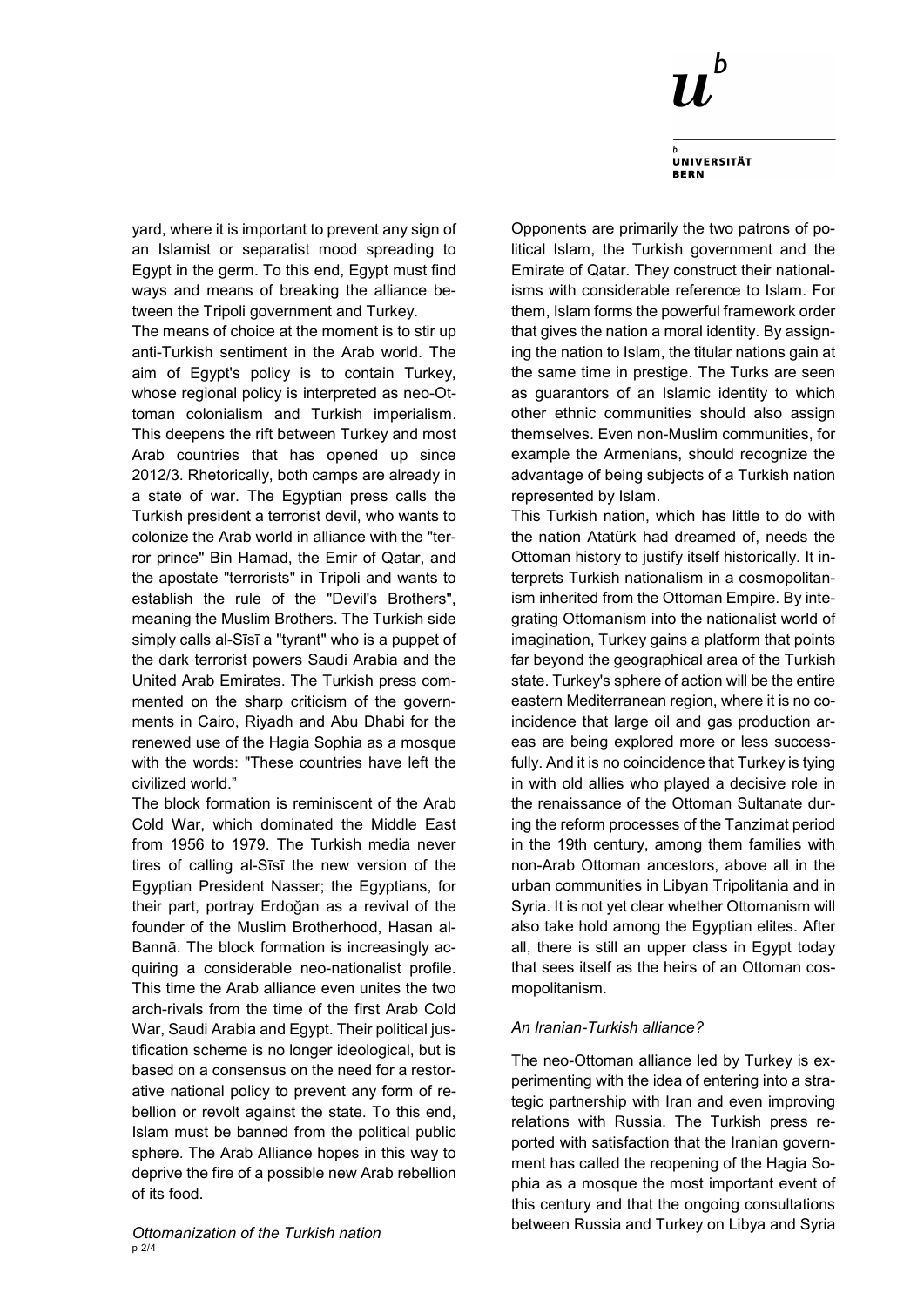

**UNIVERSITÄT BERN** 

are bearing fruit. If an Iranian-Turkish rapprochement does indeed take place, it would have far-reaching consequences for the war alliances in Syria. Russia and Iran would move away from the al-Asad regime in Damascus, which in turn would develop its already good relations with the United Arab Emirates and return to the Arab League. Syrian mercenaries in the service of the Damascus regime have already intervened on the LNA side in the fighting in Libya. Al-Asad would have many advantages from this alliance. For example, he could have access to the "Arab alliance" gilded with financial aid from the Gulf states.

Turkey will know that in the long run it cannot take the risk of a double front against Iran (in Syria and Iraq) and against Saudi Arabia (in Libya). It is no secret that Russia increasingly sees the current allies al-Asad and Haftar as a burden. And the Iranian government will weigh up which of the existing front lines is most likely to be abandoned. The existing territories of Iranian or Iran-friendly militias and parties in the Fertile Crescent and Yemen would not be affected, so that Iran could maintain its position of power there. And as for proof, the Muslim Brothers are already testing a positive attitude towards the Shiite tradition. The Emirate of Qatar supports this, because its relations with Iran have improved considerably since the beginning of the Saudi blockade in June 2017.

All this is speculation. In the meantime, rearmament continues on the inner Libyan border. The GNA, which sees the decision of the Egyptian parliament as a declaration of war, has sent new troops to the front. The LNA has deployed missile defence systems around the Sirte. Turkish weapons, Turkish military personnel, and military personnel of Arab states are already facing each other.

#### *The Libyan internal oil boycott*

However, after the verbal arguments of the last weeks, it has become strangely quiet. The LNA is increasingly struggling with internal problems. In the loading ports of Brēga and Rās Lānūf, militias of the LNA have been competing for supremacy for more than two days. The LNA had begun an oil blockade in mid-January 2020, which reduced oil production to a minimum and resulted in a loss of more than \$6.5 billion in revenue. The National Oil Corporation, based in Tripoli, is currently responsible for oil production in Libya, while the central bank, also based in Tripoli, is responsible for oil revenues. Both institutions are de facto subordinate to the GNA. Haftar's attempt to set up his own state bank with Russian help and to provide it with the income from the sale of oil has failed. "The ports and oil fields will remain closed until the demands and orders of the Libyan people are implemented," said the LNA spokesman, Ahmad al-Mismārī in a statement broadcast on July 11. This would remain so until the LNA's three demands are met: Opening a special account for oil revenues in a nameless country outside of Libya, through which the revenues would be distributed "fairly", preventing the financing of "terrorism and mercenaries" from the oil revenues, and a review of the central bank's expenditures paid from the oil revenue accounts in recent years.

The GNA now wants to put an end to this and exercise military control over the oil production sites east of Sirte. If it succeeds, Haftar's LNA would be thrown back to the East: it would only have those positions it already held in August 2015. Haftar's hopes of gaining control over oil revenues have evaporated. His supposed charisma has suffered massively as a result. The clashes between the hard-fought Petroleum Facilities Guard, which has been watching over the ports in the Gulf of Sirte since 2017, and the Sāʿiqa militia, which is commanded by Mahmūd al-Warfallī and is considered a follower of the ultra-orthodox Islamic Madkhalīs, show that Haftar's power of command is crumbling. The International Criminal Court had issued an arrest warrant against him in August 2017 on the charge of having ordered extrajudicial executions in connection with the death of 33 people in 2016/7. This is apparently also about controlling the smuggling of oil, which has increased considerably with the boycott.

Haftar has apparently passed the zenith of his power. Now it will be a matter of building a credible alternative. The aim would be to consolidate